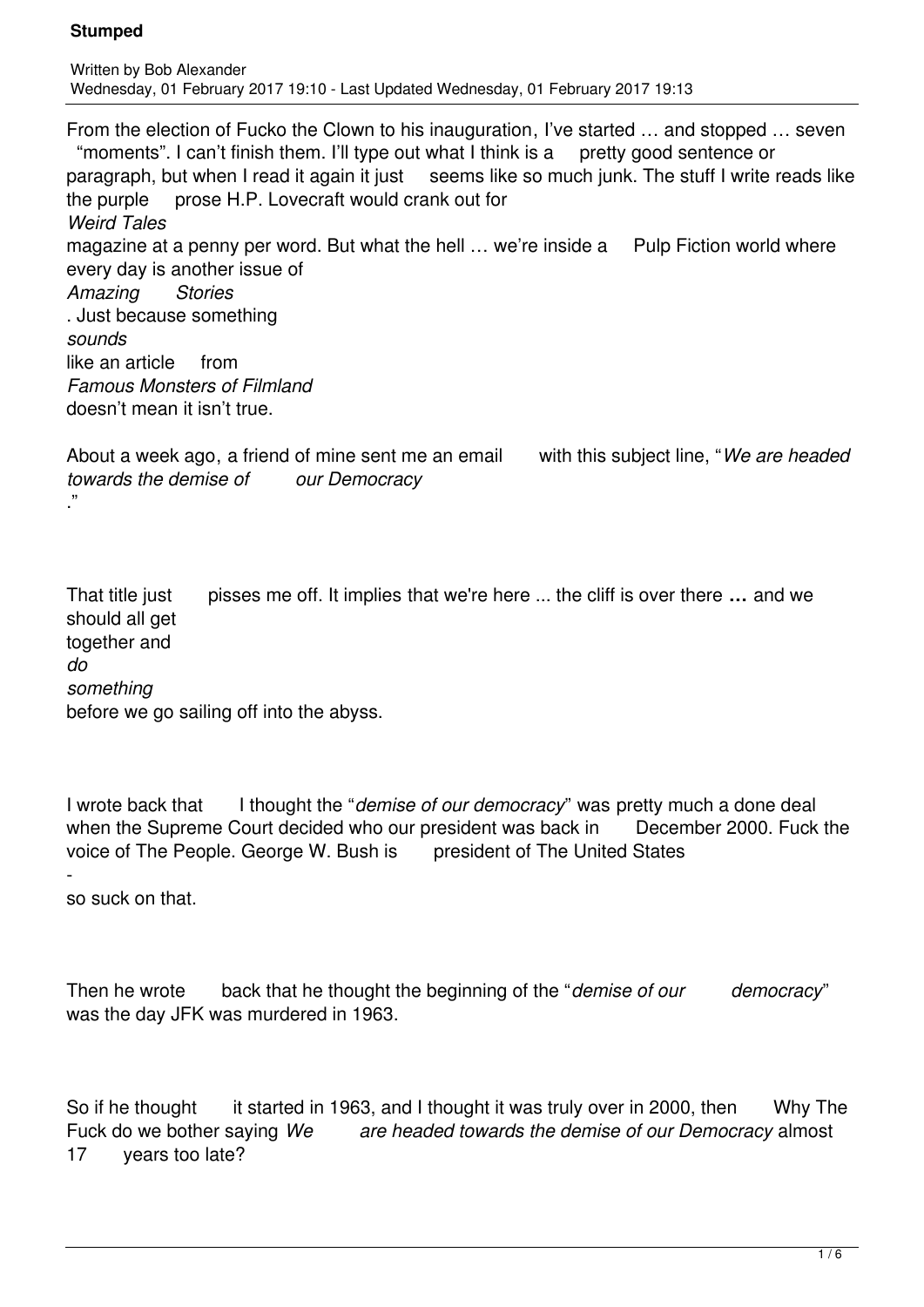It's Over.

It was Over in 2000. It was Over when Bev Harris and other researchers proved how the election was stolen again in 2004. It was Over when Barack Obama did not prosecute the Bush/Cheney Regime for war crimes. It was Over when our charmingly erudite president put The Left to sleep for eight years and killed more civilians with drones and prosecuted more whistleblowers than Bush/Cheney ever did. And it sure the fuck was over when Fucko the Clown grabbed the election by the pussy and his mouth-breathing minions went wild. And guess what?

It's Still Over.

I read the results of a poll that was taken on a Right Wing Forum. The subject was: "*Ho w long will you give Trump to come into sync with your personal ideas?* "

22% said a year, 30% would give him one term, and another 22% said they'd give Fucko two terms.

Then one person posted, "*I wonder, how long did everyone give Obama? An hour? A*  minute? Two seconds?

Then the owner of the forum responded, "*Niggers give him 100 years.*"

I can't remember how I stumbled onto that forum back in 1999. The Internet has always been a place where one click leads to another and sometimes I find myself down the rabbit hole. And 18 years ago I found myself in a Right Wing Swamp. I saved the link and periodically over the years I'd click on it to see what was riling up the crazy stupid people. They *abhorred* Hillary and went absolutely batshit when a black man moved into the White House. *Of course* they were racists. But this was the first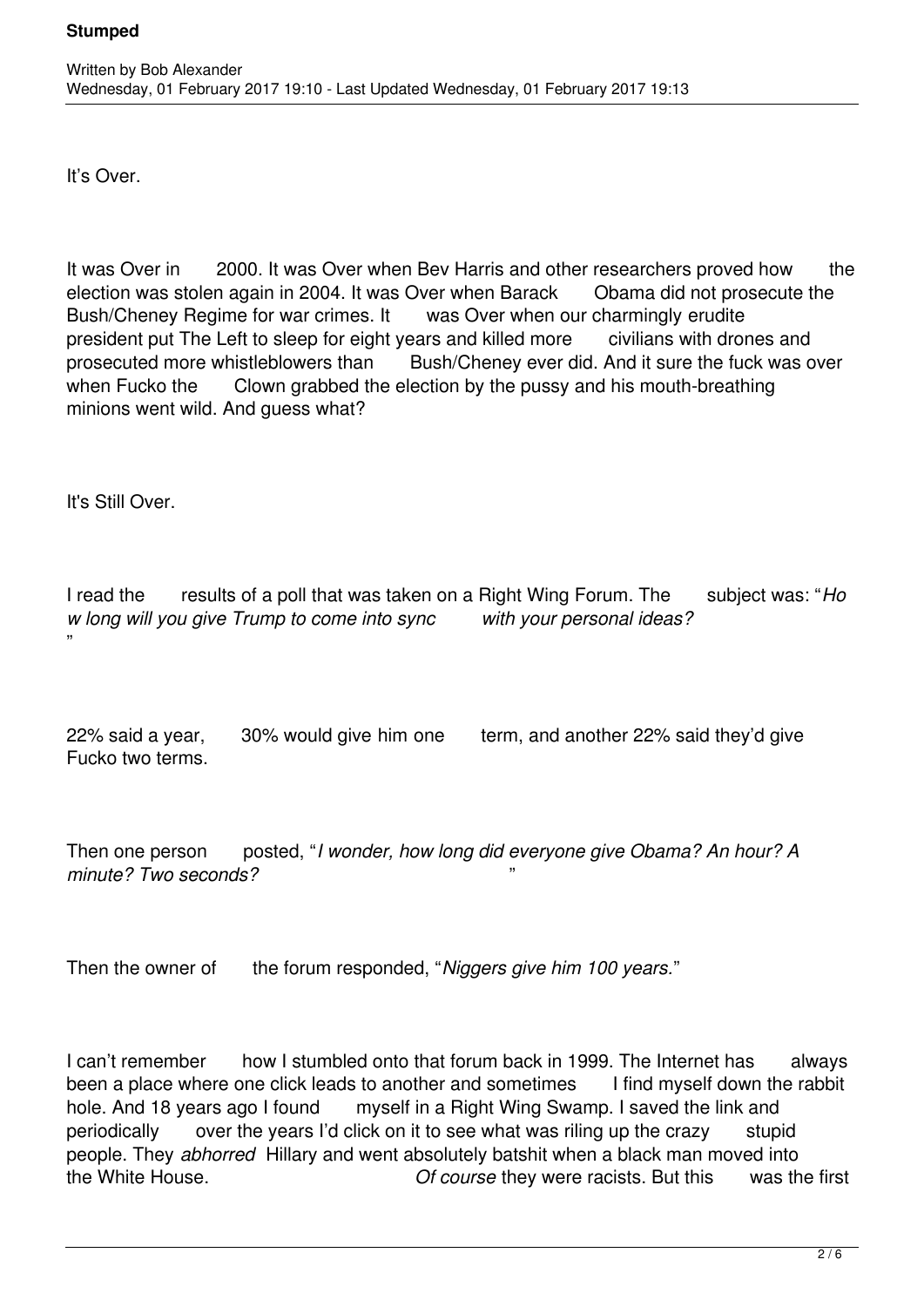time I saw that racism raw and raging. After Fucko won the election, the forum owner felt he could say "nigger" without *any* blowback. He was right. After five pages and 169 posts, *nobody* had called him on it.

The racism on the forum was always there ... but it was the thinly-veiled racism that bigots like my grandfather adopted when it became generally accepted that it wasn't okay to say "nigger" in public anymore. But now Fucko is the president and they can drop the act.

Fucko supporters couldn't be happier. So much so some of them have gone blind. From Slate.com:

"*Brian Schaffner and Samantha Luks asked 1,388 Americans questions about inauguration crowd sizes after showing participants two pictures—one from Obama's 2009 inauguration and one from Trump's. They asked half of the participants which (unlabeled) photo was from which inauguration and found that 41 percent of Trump supporters picked wrong. That was not terribly surprising. But the question they asked the second half of participants revealed something scary: They asked these people to just assess which photo showed more people. A full 15 percent of Trump supporters said his inauguration displayed more people, despite looking at direct photographic evidence to the contrary."*

The Right Wing forum members are also positively giddy about how quickly Fucko is churning out the executive orders. And it's about fuckin' gawdamned time too! They've waited *year s* for this shit to come around. The speed in which Fucko is ripping apart the Constitution is reminiscent of how burglars have *always* worked. Break in, grab the cash, jewels, and silver, and get out before the cops arrive. But Fucko's gang is also the police force. What's the rush? *Nobody* is going to get nabbed.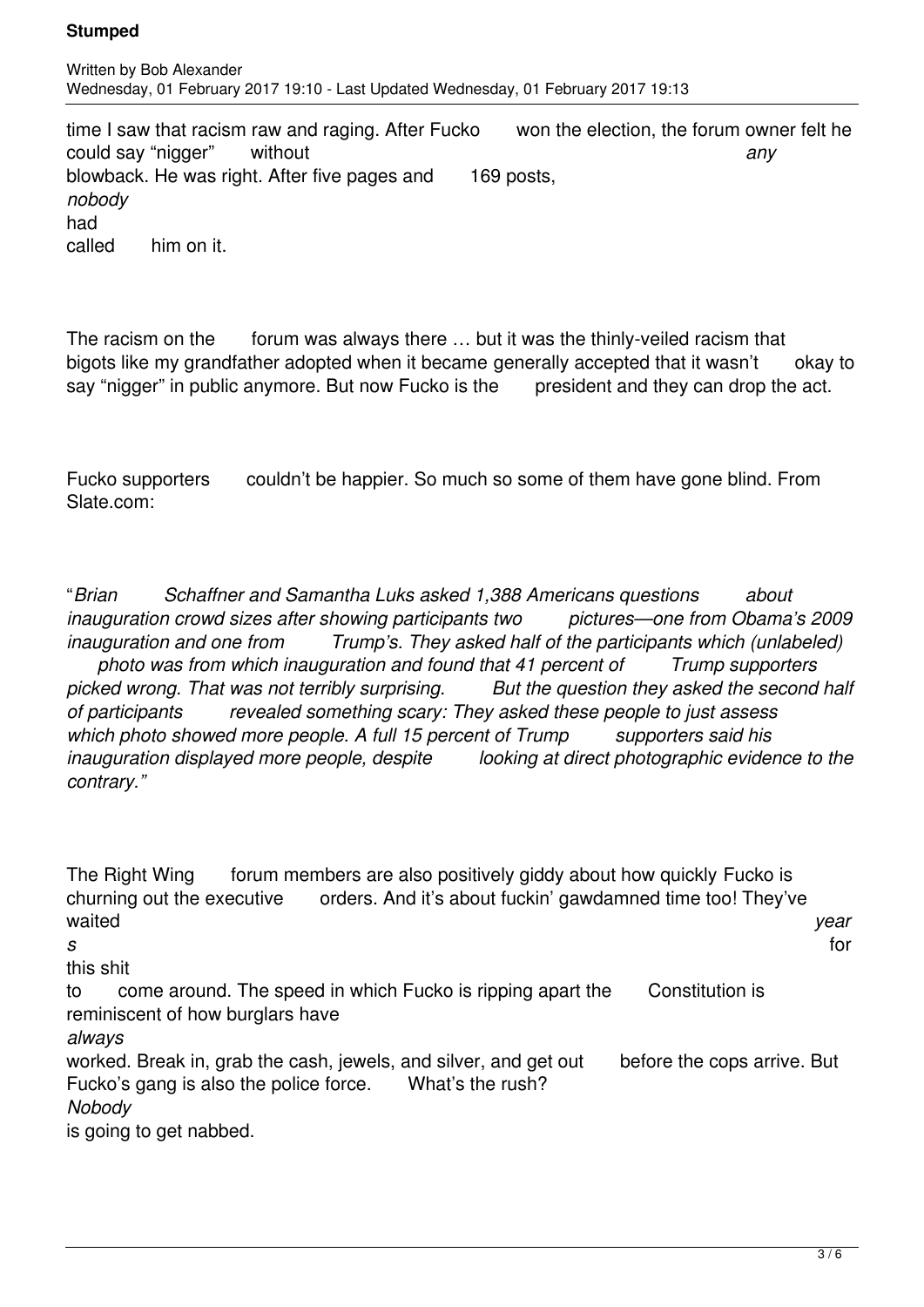I think they're hurrying everything along as fast as possible before *any* opposition can be mounted. Freedom of the press in Germany was abolished *one month* after Hitler became chancellor. He moved fast too.

Republicans have been waiting to gut the country since FDR signed the Social Security Act in 1935. They have seen more than enough of their tax money go to poor people and it drives them crazy. They don't mind the hundreds of billions in the budget that go towards the military. That cash will directly or indirectly end up back in their pockets anyway. They lust after the money that goes toward education, veteran's benefits, Medicare, Social Security, protecting the environment, and welfare. That's *their* money and they want all of it back that is a set of the set of the set of the set of the set of the set of the set of the set

. And finally

*finally*

# *FINALLY*

| the Republicans got a demagogue to rally | the rubes and win the presidency. |
|------------------------------------------|-----------------------------------|
|------------------------------------------|-----------------------------------|

Fucko is too dim-witted to realize he's just their meat puppet and they'll only let him play at dictator as long as he's useful. The moment it looks like Fucko is a liability

, they'll dump him

. A

nd Pence

 that great Christian American maniac

 will take over. Fundamentalist Christians are as dumb as a bag of hammers. Anyone who believes the Earth is only six thousand years old will buy a *ton* of horseshit as long as it's *Christian* horseshit.

As much as comedians looked forward to a Fucko presidency ... the joke's on them. He's not funny. I heard one comic say about Fucko, "*He's written a new book. It's called Mein Kampf is Bigger Than Your Kampf* ." Dictators and puppet dictators just aren't funny. When Lewis Black refers to Fucko as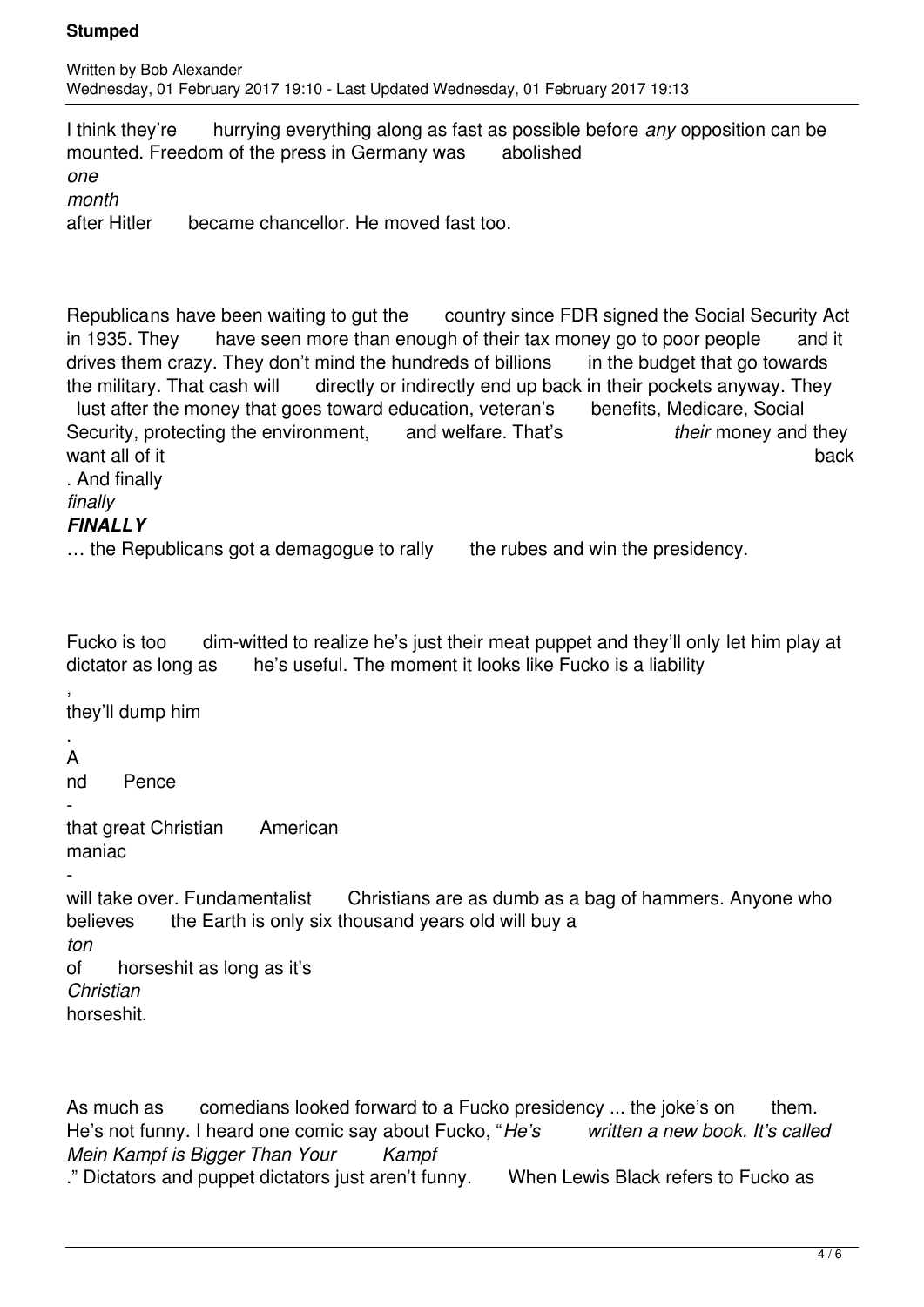*Orange Julius (pause) Caesar*  … I smile

, but I don't laugh. It's too fucking grim.

I have a friend who lives in the middle of Goddamned Nowhere California. He wrote:

*People, you know, make mistakes when they're doing something, like a home improvement project or some kind of car repair, or electrical hookup, and just before they fire the thing up, when they think they've got everything covered and ready to go, they suddenly see that mistake and think "Holy shit, this is all wrong." Of course, they then have to stop, rework the plan and fix the mistake.*

*But what if some mysterious mind-control entity paralyzes them, and in a zombie-like stupor they do fire the thing up and it does completely fail, even though they know it will fail. Can it be? Can it happen to a whole country? And what is that mysterious mind-control entity?* 

*Now, you're in Canada, but maybe that only gives you two or three years lead time. Still, two or three years is two or three years.*

… *The Italian Partisans, with typical restraint and good taste, strung up Il Duce and his girlfriend. Adolph assassinated himself. But look what it took. Still, that's what people want to see, and that's what must happen.*

I think haggling over the exact *time* of death gives us a false sense of control. Regardless of how *accurately* we can pinpoint the moment  $\blacksquare$  moment of the demise  $\blacksquare$ it only proves we're very good historians but terrible revivalists. So ultimately , unless there's a plot twist I'm not aware of ... I'm not interested in a stage by stage analysis of how the corpse of democracy rots. As Gene Wilder concisely said in

*Young Frankenstein*